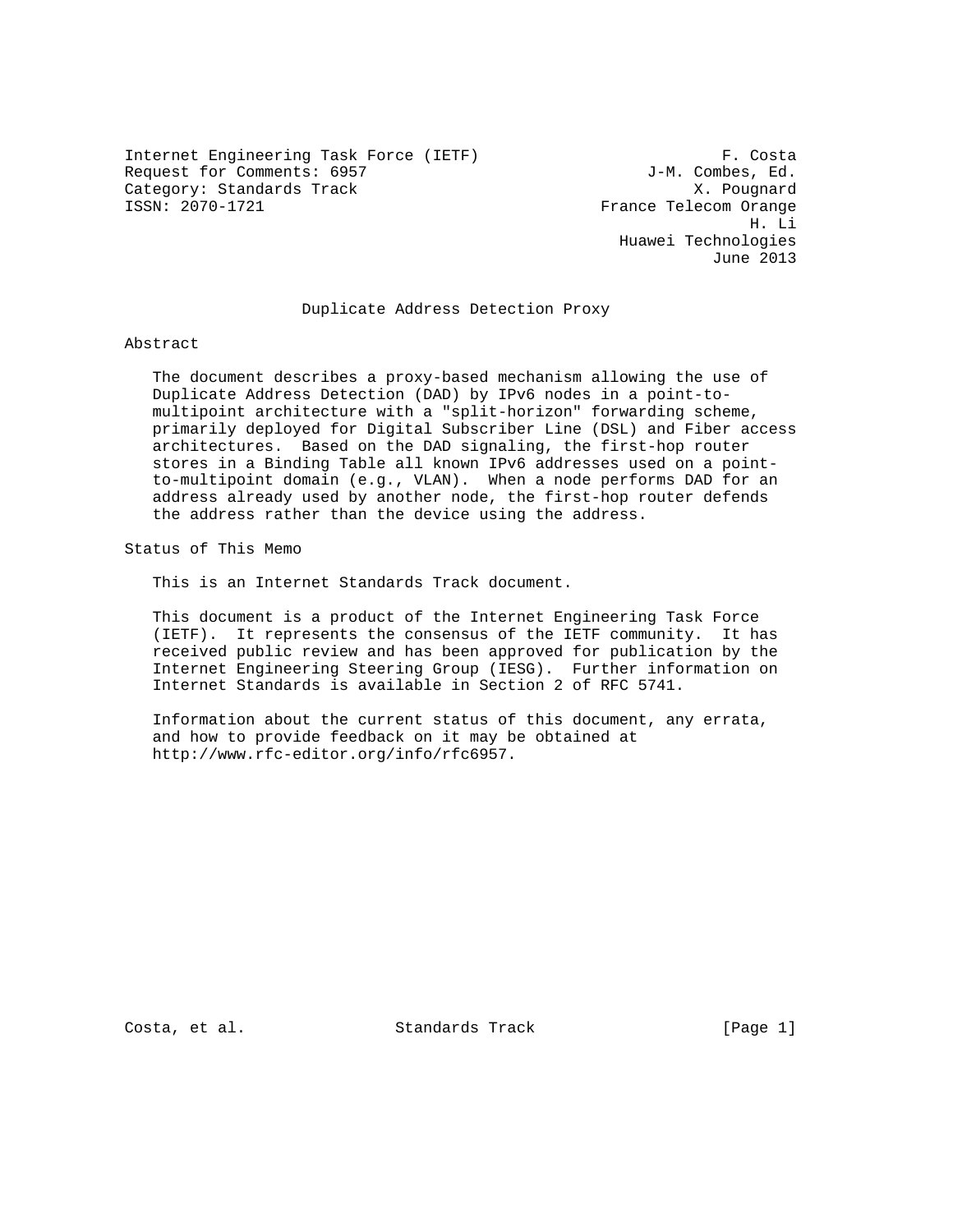# Copyright Notice

 Copyright (c) 2013 IETF Trust and the persons identified as the document authors. All rights reserved.

 This document is subject to BCP 78 and the IETF Trust's Legal Provisions Relating to IETF Documents

 (http://trustee.ietf.org/license-info) in effect on the date of publication of this document. Please review these documents carefully, as they describe your rights and restrictions with respect to this document. Code Components extracted from this document must include Simplified BSD License text as described in Section 4.e of the Trust Legal Provisions and are provided without warranty as described in the Simplified BSD License.

Table of Contents

| Introduction<br>$\mathbf{1}$<br>$\mathbf{1}^{(1)} \mathbf{1}^{(2)} \mathbf{1}^{(3)} \mathbf{1}^{(4)} \mathbf{1}^{(5)} \mathbf{1}^{(6)} \mathbf{1}^{(6)} \mathbf{1}^{(6)} \mathbf{1}^{(6)} \mathbf{1}^{(6)} \mathbf{1}^{(6)} \mathbf{1}^{(6)} \mathbf{1}^{(6)} \mathbf{1}^{(6)} \mathbf{1}^{(6)} \mathbf{1}^{(6)} \mathbf{1}^{(6)} \mathbf{1}^{(6)} \mathbf{1}^{(6)} \mathbf{1}^{(6)} \mathbf{1}^{(6)} \mathbf{1}^{(6)}$ | 3   |
|-------------------------------------------------------------------------------------------------------------------------------------------------------------------------------------------------------------------------------------------------------------------------------------------------------------------------------------------------------------------------------------------------------------------------|-----|
| 1.1.                                                                                                                                                                                                                                                                                                                                                                                                                    | 3   |
| 2.                                                                                                                                                                                                                                                                                                                                                                                                                      | 3   |
| Why Existing IETF Solutions Are Not Sufficient<br>3 <sub>1</sub>                                                                                                                                                                                                                                                                                                                                                        | 4   |
| Duplicate Address Detection<br>3.1.                                                                                                                                                                                                                                                                                                                                                                                     | 4   |
| Neighbor Discovery Proxy<br>3.2.                                                                                                                                                                                                                                                                                                                                                                                        | 5   |
| 3.3. 6LOWPAN Neighbor Discovery                                                                                                                                                                                                                                                                                                                                                                                         | 5   |
| 3.4. IPv6 Mobility Manager                                                                                                                                                                                                                                                                                                                                                                                              | 6   |
| 4. Duplicate Address Detection Proxy (DAD-Proxy) Specifications                                                                                                                                                                                                                                                                                                                                                         | 6   |
| DAD-Proxy Data Structure<br>$4.1$ .                                                                                                                                                                                                                                                                                                                                                                                     | 6   |
| 4.2.                                                                                                                                                                                                                                                                                                                                                                                                                    | 7   |
| 4.2.1. No Entry Exists for the Tentative Address                                                                                                                                                                                                                                                                                                                                                                        | 7   |
| 4.2.2. An Entry Already Exists for the Tentative Address                                                                                                                                                                                                                                                                                                                                                                | 7   |
| 4.2.3. Confirmation of Reachability to Check the Validity of                                                                                                                                                                                                                                                                                                                                                            |     |
| the Conflict $\ldots \ldots \ldots \ldots \ldots \ldots \ldots$                                                                                                                                                                                                                                                                                                                                                         | - 9 |
| Manageability Considerations<br>5.                                                                                                                                                                                                                                                                                                                                                                                      | 11  |
| რ.                                                                                                                                                                                                                                                                                                                                                                                                                      | 11  |
| Interoperability with SEND<br>6.1.                                                                                                                                                                                                                                                                                                                                                                                      | 11  |
| 6.2. Protection against IP Source Address Spoofing                                                                                                                                                                                                                                                                                                                                                                      | 11  |
| 7.                                                                                                                                                                                                                                                                                                                                                                                                                      | 11  |
| 8.                                                                                                                                                                                                                                                                                                                                                                                                                      | 12  |
| Normative References<br>$8.1$ .                                                                                                                                                                                                                                                                                                                                                                                         | 12  |
| 8.2. Informative References                                                                                                                                                                                                                                                                                                                                                                                             | 12  |
| Appendix A. DAD-Proxy State Machine                                                                                                                                                                                                                                                                                                                                                                                     | 14  |

Costa, et al. Standards Track [Page 2]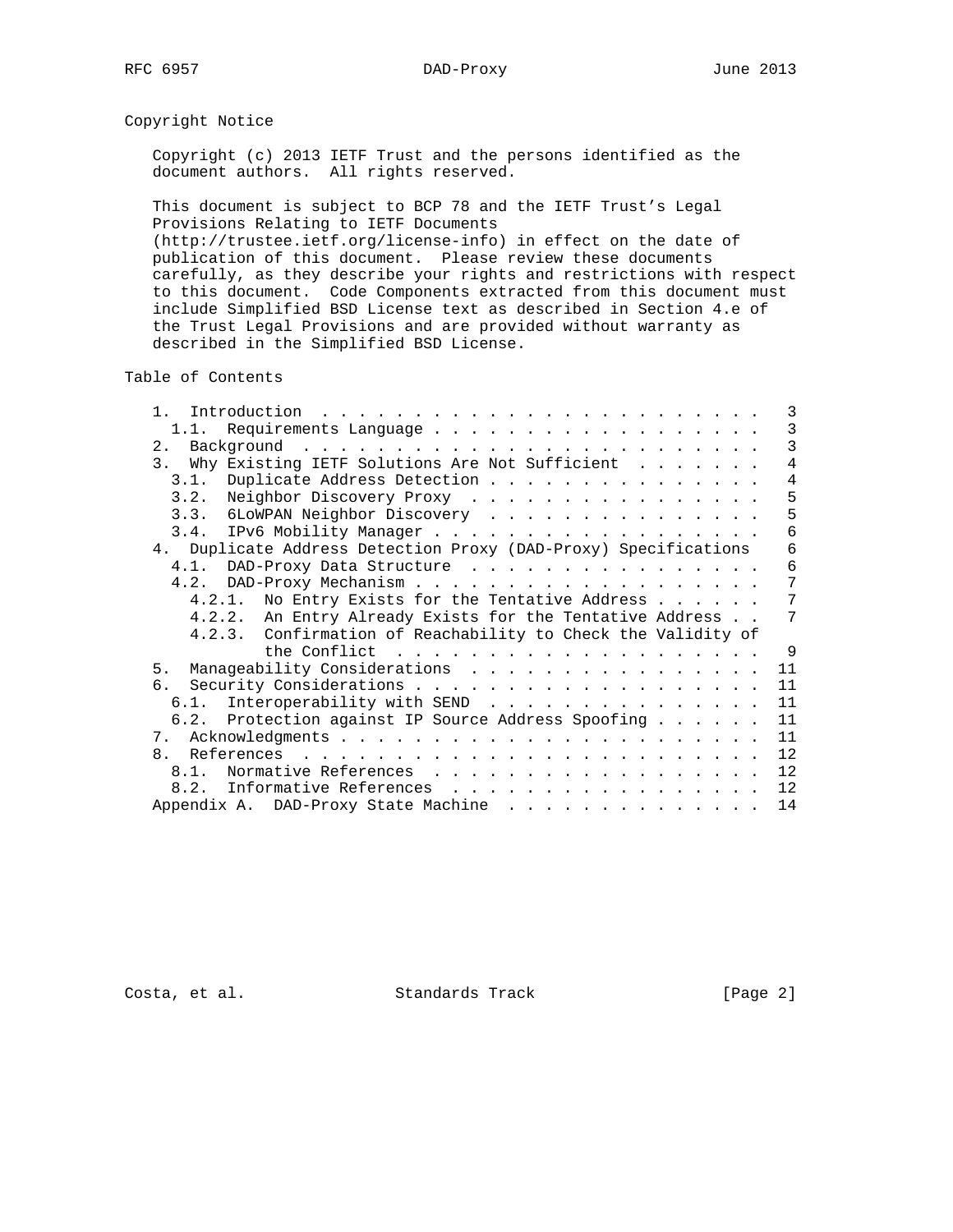# 1. Introduction

 This document specifies a function called Duplicate Address Detection (DAD) proxy allowing the use of DAD by the nodes on the same point to-multipoint domain with a "split-horizon" forwarding scheme, primarily deployed for Digital Subscriber Line (DSL) and Fiber access architectures [TR-101]. It only impacts the first-hop router and it doesn't need modifications on the other IPv6 nodes. This mechanism is fully effective if all the nodes of a point-to-multipoint domain (except the DAD proxy itself) perform DAD.

 This document explains also why the DAD mechanism [RFC4862] without a proxy cannot be used in a point-to-multipoint architecture with a "split-horizon" forwarding scheme (IPv6 over PPP [RFC5072] is not affected). One of the main reasons is that, because of this forwarding scheme, IPv6 nodes on the same point-to-multipoint domain cannot have direct communication: any communication between them must go through the first-hop router of the same domain.

 It is assumed in this document that link-layer addresses on a point to-multipoint domain are unique from the first-hop router's point of view (e.g., in an untrusted Ethernet architecture, this assumption can be guaranteed thanks to mechanisms such as Media Access Control (MAC) address translation performed by an aggregation device between IPv6 nodes and the first-hop router).

### 1.1. Requirements Language

 The key words "MUST", "MUST NOT", "REQUIRED", "SHALL", "SHALL NOT", "SHOULD", "SHOULD NOT", "RECOMMENDED", "MAY", and "OPTIONAL" in this document are to be interpreted as described in RFC 2119 [RFC2119].

2. Background

 Terminology in this document follows that in "Neighbor Discovery for IP version 6 (IPv6)" [RFC4861] and "IPv6 Stateless Address Autoconfiguration" [RFC4862]. In addition, this section defines additional terms related to DSL and Fiber access architectures, which are an important case where the solution described in this document can be used:

 Customer Premises Equipment (CPE) The first IPv6 node in a customer's network.

 Access Node (AN) The first aggregation point in the public access network. It is considered as an L2 bridge in this document.

Costa, et al. Standards Track [Page 3]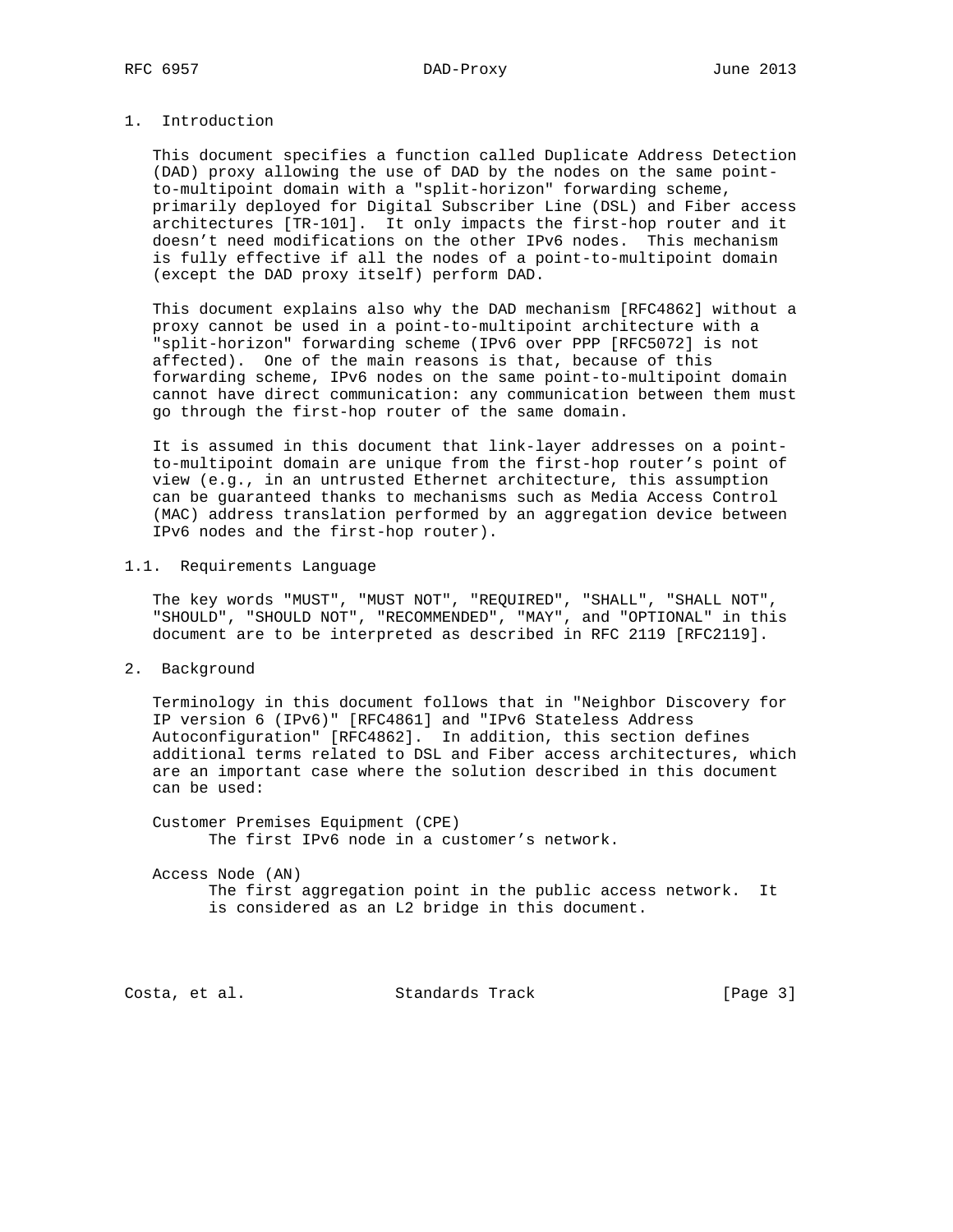Broadband Network Gateway (BNG) The first-hop router from the CPE's point of view.

VLAN N:1 architecture

 A point-to-multipoint architecture where many CPEs are connected to the same VLAN. The CPEs may be connected on the same or different Access Nodes.

split-horizon model

 A forwarding scheme where CPEs cannot have direct layer 2 communications between them (i.e., IP flows must be forwarded through the BNG via routing).

 The following figure shows where the different entities are, as defined above.



Figure 1: DSL and Fiber Access Architecture

3. Why Existing IETF Solutions Are Not Sufficient

 In a DSL or Fiber access architecture depicted in Figure 1, CPE1, CPE2, CPE3, and the BNG are IPv6 nodes, while AN is an L2 bridge providing connectivity between the BNG and each CPE. The AN enforces a split-horizon model so that CPEs can only send and receive frames (e.g., Ethernet frames) to and from the BNG but not to each other. That said, the BNG is on the same link with all CPEs, but a given CPE is not on the same link with any other CPE.

3.1. Duplicate Address Detection

 Duplicate Address Detection (DAD) [RFC4862] is performed when an IPv6 node verifies the uniqueness of a tentative IPv6 address. This node sends a Neighbor Solicitation (NS) message with the IP destination set to the solicited-node multicast address of the tentative address.

Costa, et al. Standards Track [Page 4]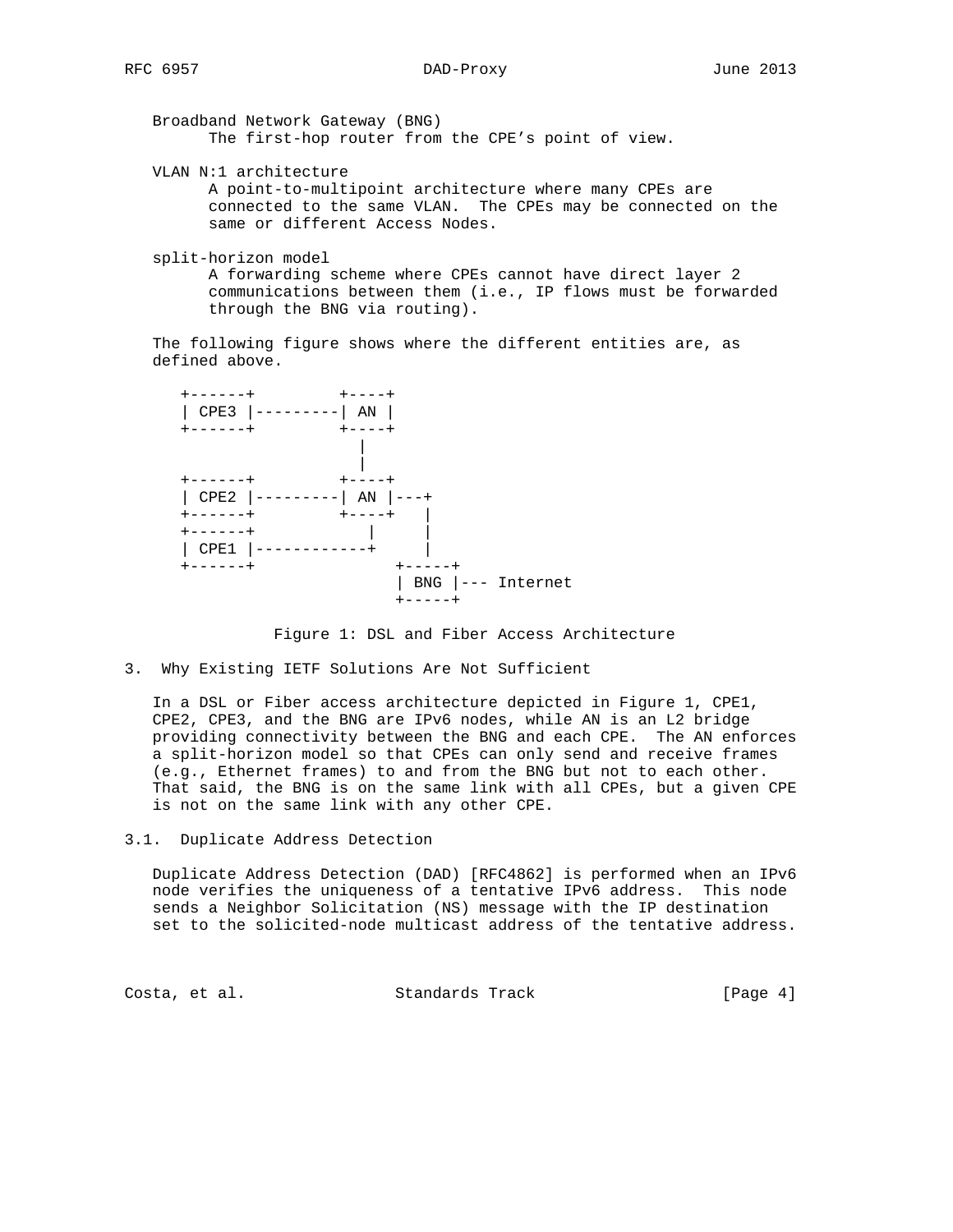This NS message is multicasted to other nodes on the same link. When the tentative address is already used on the link by another node, this last one replies with a Neighbor Advertisement (NA) message to inform the first node. So, when performing DAD, a node expects the NS messages to be received by any node currently using the tentative address.

 However, in a point-to-multipoint network with a split-horizon forwarding scheme implemented in the AN, the CPEs are prevented from talking to each other directly. All packets sent out from a CPE are forwarded by the AN only to the BNG but not to any other CPE. NS messages sent by a certain CPE will be received only by the BNG and will not reach other CPEs. So, other CPEs have no idea that a certain IPv6 address is used by another CPE. That means, in a network with split-horizon, DAD, as defined in [RFC4862], can't work properly without additional help.

#### 3.2. Neighbor Discovery Proxy

 Neighbor Discovery (ND) Proxy [RFC4389] is designed for forwarding ND messages between different IP links where the subnet prefix is the same. An ND Proxy function on a bridge ensures that packets between nodes on different segments can be received by this function and have the correct link-layer address type on each segment. When the ND Proxy receives a multicast ND message, it forwards it to all other interfaces on a same link.

 In DSL or Fiber networks, when the AN, acting as an ND Proxy, receives an ND message from a CPE, it will forward it to the BNG but none of the other CPEs, as only the BNG is on the same link with the CPE. Hence, implementing ND Proxy on the AN would not help a CPE acknowledge link-local addresses used by other CPEs.

 As the BNG must not forward link-local scoped messages sent from a CPE to other CPEs, ND Proxy cannot be implemented in the BNG.

# 3.3. 6LoWPAN Neighbor Discovery

 [RFC6775] defines an optional modification of DAD for IPv6 over Low- Power Wireless Personal Area Networks (6LoWPAN). When a 6LoWPAN node wants to configure an IPv6 address, it registers that address with one or more of its default routers using the Address Registration Option (ARO). If this address is already owned by another node, the router informs the 6LoWPAN node that this address cannot be configured.

 This mechanism requires modifications in all hosts in order to support the ARO.

Costa, et al. Standards Track [Page 5]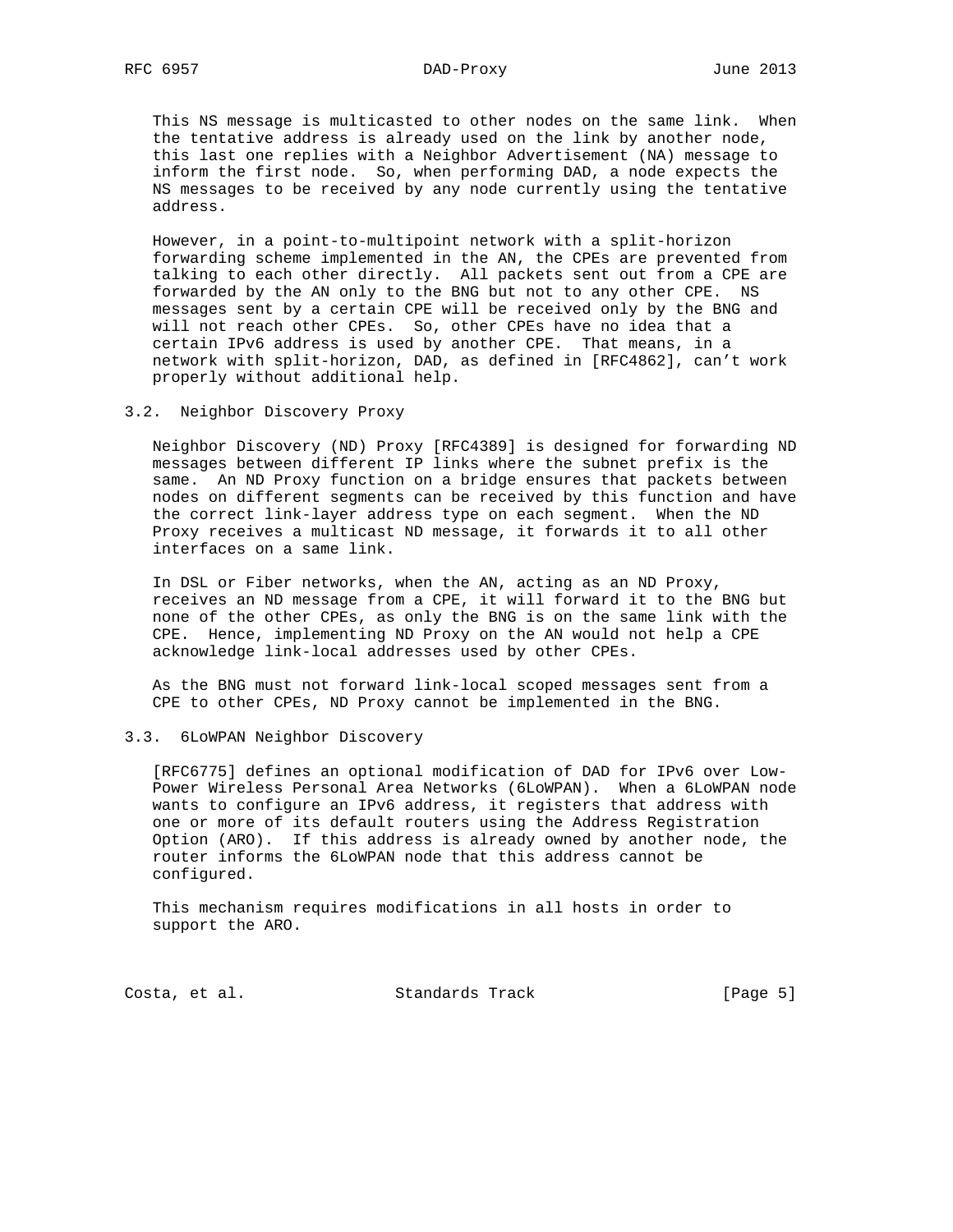### 3.4. IPv6 Mobility Manager

 According to [RFC6275], a home agent acts as a proxy for mobile nodes when they are away from the home network: the home agent defends a mobile node's home address by replying to NS messages with NA messages.

 There is a problem for this mechanism if it is applied in a DSL or Fiber public access network. Operators of such networks require that an NA message is only received by the sender of the corresponding NS message, for security and scalability reasons. However, the home agent per [RFC6275] multicasts NA messages on the home link and all nodes on this link will receive these NA messages. This shortcoming prevents this mechanism from being deployed in DSL or Fiber access networks directly.

4. Duplicate Address Detection Proxy (DAD-Proxy) Specifications

 First, it is important to note that, as this mechanism is strongly based on DAD [RFC4862], it is not completely reliable, and the goal of this document is not to fix DAD.

4.1. DAD-Proxy Data Structure

 A BNG needs to store in a Binding Table information related to the IPv6 addresses generated by any CPE. This Binding Table can be distinct from the Neighbor Cache. This must be done per point-to multipoint domain (e.g., per Ethernet VLAN). Each entry in this Binding Table MUST contain the following fields:

- o IPv6 Address
- o Link-layer Address

 For security or performances reasons, it must be possible to limit the number of IPv6 addresses per link-layer address (possibly, but not necessarily, to 1).

 On the reception of an unsolicited NA (e.g., when a CPE wishes to inform its neighbors of a new link-layer address) for an IPv6 address already recorded in the Binding Table, each entry associated to this IPv6 address MUST be updated consequently: the current link-layer address is replaced by the one included in the unsolicited NA message.

 For security or performances reasons, the Binding Table MUST be large enough for the deployment in which it is used: if the Binding Table is distinct from the Neighbor Cache, it MUST be at least the same

Costa, et al. Standards Track [Page 6]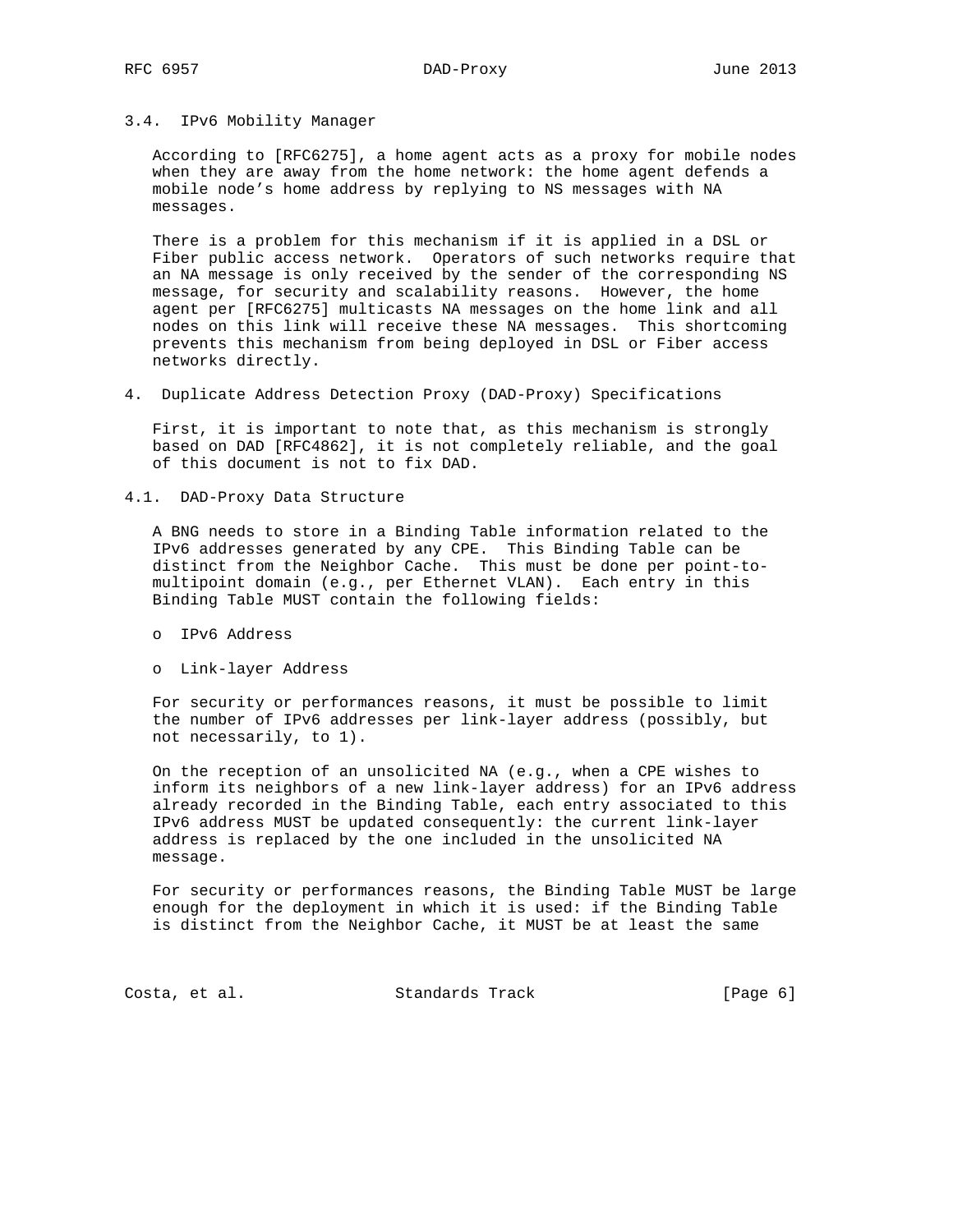size as this last one. Implementations MUST either state the fixed size of the Binding Table that they support or make the size configurable. In the latter case, implementations MUST state the largest Binding Table size that they support. Additionally, implementations SHOULD allow an operator to inquire about the current occupancy level of the Binding Table to determine if it is about to become full. Implementations encountering a full Binding Table will likely handle it in a way similar to NS message loss.

 It is recommended to apply technical solutions to minimize the risk that the Binding Table becomes full. These solutions are out of the scope of this document.

4.2. DAD-Proxy Mechanism

 When a CPE performs DAD, as specified in [RFC4862], it sends a Neighbor Solicitation (NS) message, with the unspecified address as the source address, in order to check if a tentative address is already in use on the link. The BNG receives this message and MUST perform actions specified in the following sections based on the information in the Binding Table.

4.2.1. No Entry Exists for the Tentative Address

 When there is no entry for the tentative address, the BNG MUST create one with the following information:

- o IPv6 Address field set to the tentative address in the NS message.
- o Link-layer Address field set to the link-layer source address in the link-layer header of the NS message.

The BNG MUST NOT reply to the CPE or forward the NS message.

4.2.2. An Entry Already Exists for the Tentative Address

 When there is an entry for the tentative address, the BNG MUST check the following conditions:

- o The address in the Target Address field in the NS message is equal to the address in the IPv6 Address field in the entry.
- o The source address of the IPv6 Header in the NS message is equal to the unspecified address.

 When these conditions are met and the source address of the link layer header in the NS message is equal to the address in the Link layer Address field in the entry, that means the CPE is still

Costa, et al. Standards Track [Page 7]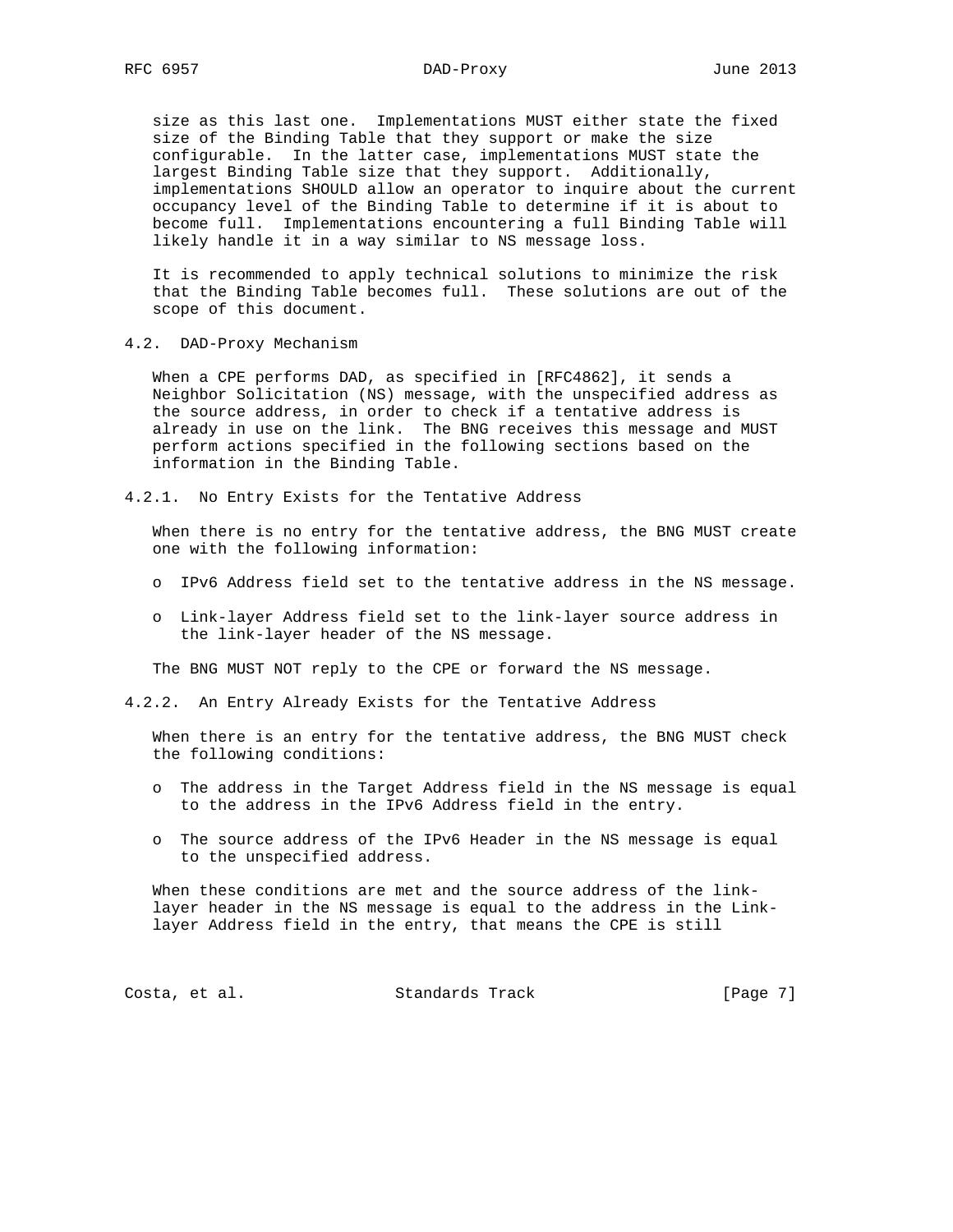performing DAD for this address. The BNG MUST NOT reply to the CPE or forward the NS message.

 When these conditions are met and the source address of the link layer header in the NS message is not equal to the address in the Link-layer Address field in the entry, that means possibly another CPE is performing DAD for an already owned address. The BNG then has to verify whether there is a real conflict by checking if the CPE whose IPv6 address is in the entry is still connected. In the following text, we will call IPv6-CPE1 the IPv6 address of the existing entry in the Binding Table, Link-layer-CPE1 the link-layer address of that entry, and Link-layer-CPE2 the link-layer address of the CPE that is performing DAD, which is different from Link-layer- CPE1.

 The BNG MUST check if the potential address conflict is real. In particular:

- o If IPv6-CPE1 is in the Neighbor Cache and it is associated with Link-layer-CPE1, the reachability of IPv6-CPE1 MUST be confirmed as explained in Section 4.2.3.
- o If IPv6-CPE1 is in the Neighbor Cache, but in this cache it is associated with a link-layer address other than Link-layer-CPE1, that means that there is possibly a conflict with another CPE, but that CPE did not perform DAD. This situation is out of the scope of this document, since one assumption made above is that all the nodes of a point-to-multipoint domain (except the DAD proxy itself) perform DAD.
- o If IPv6-CPE1 is not in the Neighbor Cache, then the BNG MUST create a new entry based on the information of the entry in the Binding Table. This step is necessary in order to trigger the reachability check as explained in Section 4.2.3. The entry in the Neighbor Cache MUST be created based on the algorithm defined in Section 7.3.3 of [RFC4861], in particular by treating this case as though a packet other than a solicited Neighbor Advertisement were received from IPv6-CPE1. Thus, the new entry of the Neighbor Cache MUST contain the following information:
	- \* IPv6 address: IPv6-CPE1
	- \* Link-layer address: Link-layer-CPE1
	- \* State: STALE

 The reachability of IPv6-CPE1 MUST be confirmed as soon as possible following the procedure explained in Section 4.2.3.

Costa, et al. Standards Track [Page 8]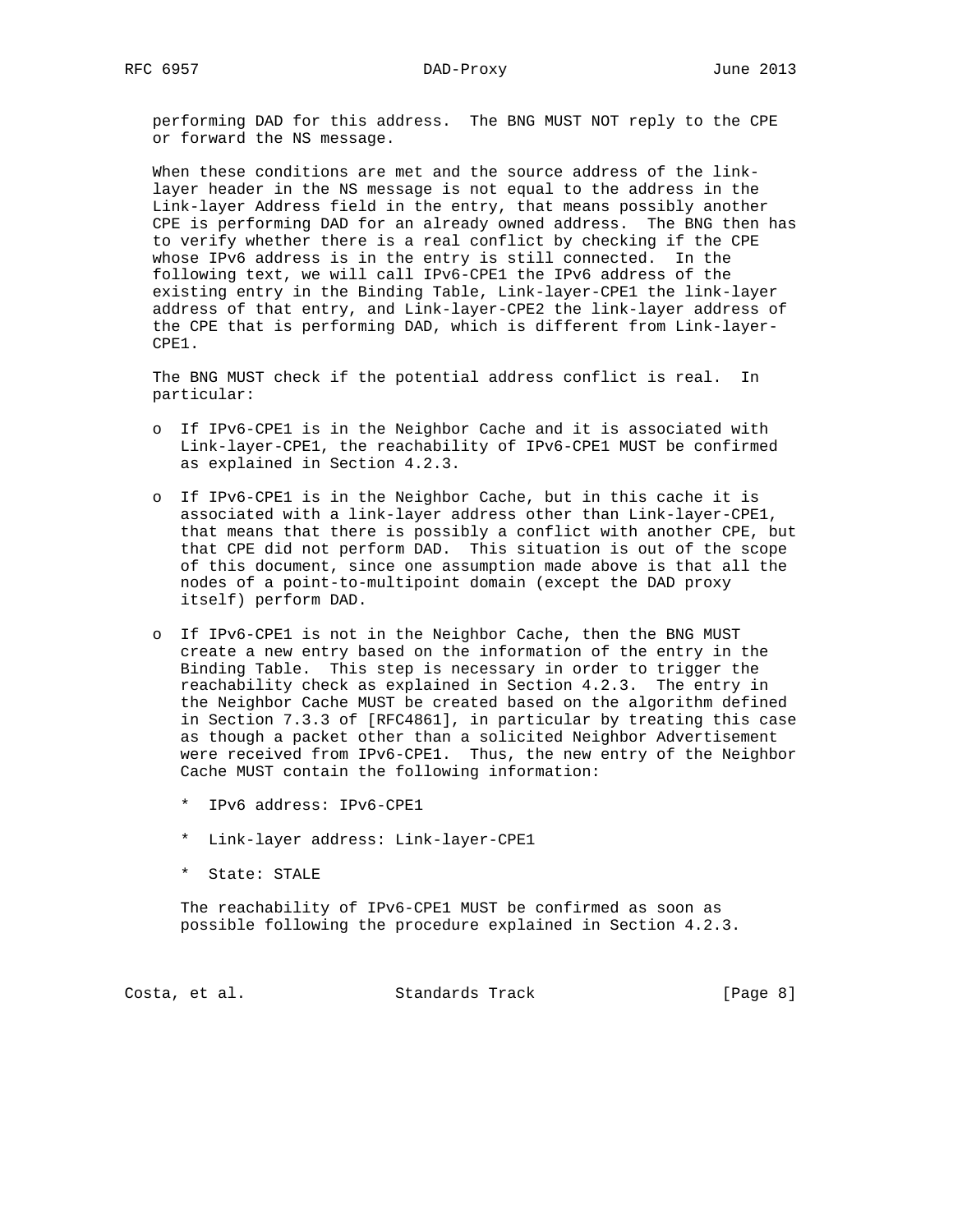RFC 6957 DAD-Proxy June 2013

4.2.3. Confirmation of Reachability to Check the Validity of the Conflict

 Given that the IPv6-CPE1 is in an entry of the Neighbor Cache, the reachability of IPv6-CPE1 is checked by using the Neighbor Unreachability Detection (NUD) mechanism described in Section 7.3.1 of [RFC4861]. This mechanism MUST be triggered as though a packet had to be sent to IPv6-CPE1. Note that in some cases this mechanism does not do anything. For instance, if the state of the entry is REACHABLE and a positive confirmation was received recently that the forward path to the IPv6-CPE1 was functioning properly (see RFC 4861 for more details), this mechanism does not do anything.

 Next, the behavior of the BNG depends on the result of the NUD process, as explained in the following sections.

4.2.3.1. The Result of the NUD Process is Negative

 If the result of the NUD process is negative (i.e., if this process removes IPv6-CPE1 from the Neighbor Cache), that means that the potential conflict is not real.

 The conflicting entry in the Binding Table (Link-layer-CPE1) is deleted and it is replaced by a new entry with the same IPv6 address, but the link-layer address of the CPE is performing DAD (Link-layer- CPE2), as explained in Section 4.2.1.

4.2.3.2. The Result of the NUD Process is Positive

 If the result of the NUD process is positive (i.e., if after this process the state of IPv6-CPE1 is REACHABLE), that means that the potential conflict is real.

 As shown in Figure 2, the BNG MUST reply to the CPE that is performing DAD (CPE2 in Figure 1) with an NA message that has the following format:

Layer 2 Header Fields:

 Source Address The link-layer address of the interface on which the BNG received the NS message.

 Destination Address The source address in the Layer 2 Header of the NS message received by the BNG (i.e., Link-layer-CPE2).

Costa, et al. Standards Track [Page 9]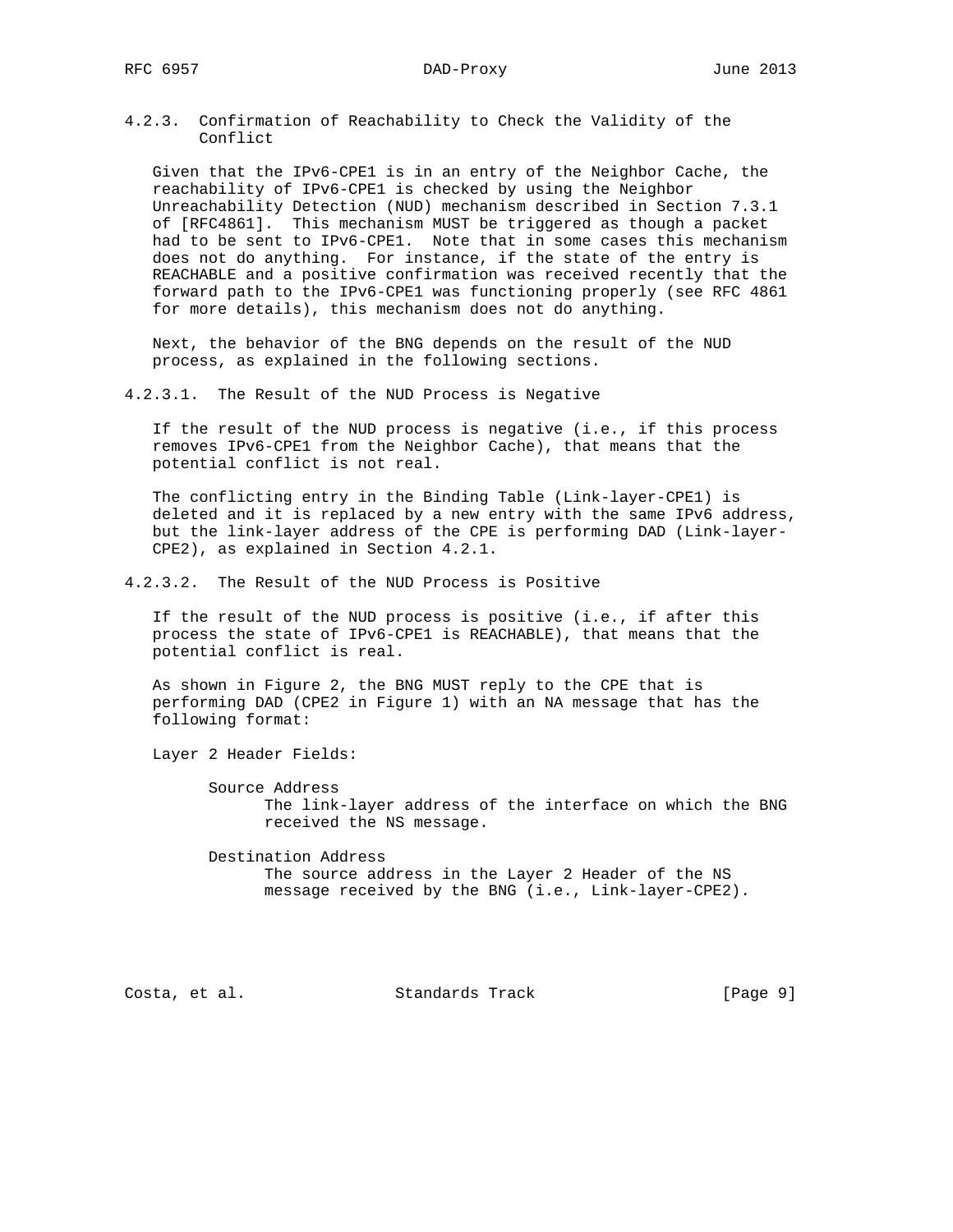IPv6 Header Fields: Source Address An address assigned to the interface from which the advertisement is sent. Destination Address The all-nodes multicast address.

ICMPv6 Fields:

 Target Address The tentative address already used (i.e., IPv6-CPE1).

 Target Link-layer Address The link-layer address of the interface on which the BNG received the NS message.

 CPE1 CPE2 BNG | | | (a)| | | | | | (b)|===================>| | | |(c) | | |  $(d)$  | | |  $(e)$  | =========> | | |  $\left| (f) \right|$ | | |

 (a) CPE1 generates a tentative address (b) CPE1 performs DAD for this one (c) BNG updates its Binding Table (d) CPE2 generates a same tentative address (e) CPE2 performs DAD for this one

(f) BNG informs CPE2 that DAD fails

#### Figure 2: DAD Failure

 The BNG and the CPE MUST support the unicast transmission on the link layer of IPv6 multicast messages [RFC6085], to be able, respectively, to generate and to process such a packet format.

Costa, et al. Standards Track [Page 10]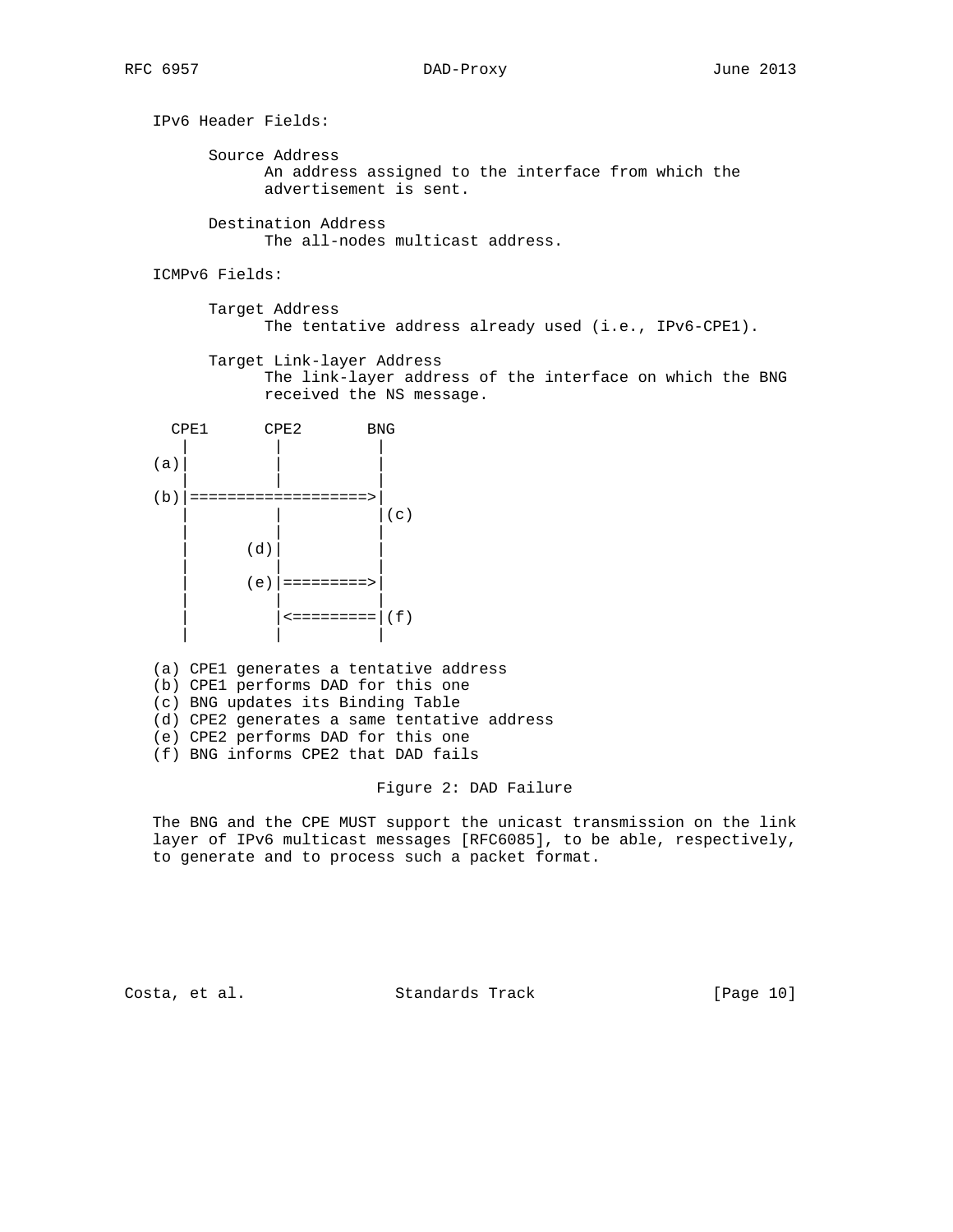5. Manageability Considerations

 The BNG SHOULD support a mechanism to log and emit alarms whenever a duplication of IPv6 addresses is detected by the DAD-Proxy function. Moreover, the BNG SHOULD implement a function to allow an operator to access logs and to see the current entries in the Binding Table. The management of access rights to get this information is out of the scope of this document.

### 6. Security Considerations

#### 6.1. Interoperability with SEND

 The mechanism described in this document will not interoperate with SEcure Neighbor Discovery (SEND) [RFC3971]. This is due to the BNG not owning the private key associated with the Cryptographically Generated Address (CGA) [RFC3972] needed to correctly sign the proxied ND messages [RFC5909].

 Secure Proxy ND Support for SEND [RFC6496] has been specified to address this limitation, and it SHOULD be implemented and used on the BNG and the CPEs.

6.2. Protection against IP Source Address Spoofing

 To ensure protection against IP source address spoofing in data packets, this proposal can be used in combination with Source Address Validation Improvement (SAVI) mechanisms [RFC6620] [SAVI-SEND] [SAVI-MIX].

 If SAVI mechanisms are used, the SAVI device is the BNG, and the Binding Anchor for a CPE is its MAC address, which is assumed to be unique in this document (cf. Section 1).

7. Acknowledgments

 The authors would like to thank Alan Kavanagh, Wojciech Dec, Suresh Krishnan, and Tassos Chatzithomaoglou for their comments. The authors would like also to thank the IETF 6man WG members and the BBF community for their support.

Costa, et al. Standards Track [Page 11]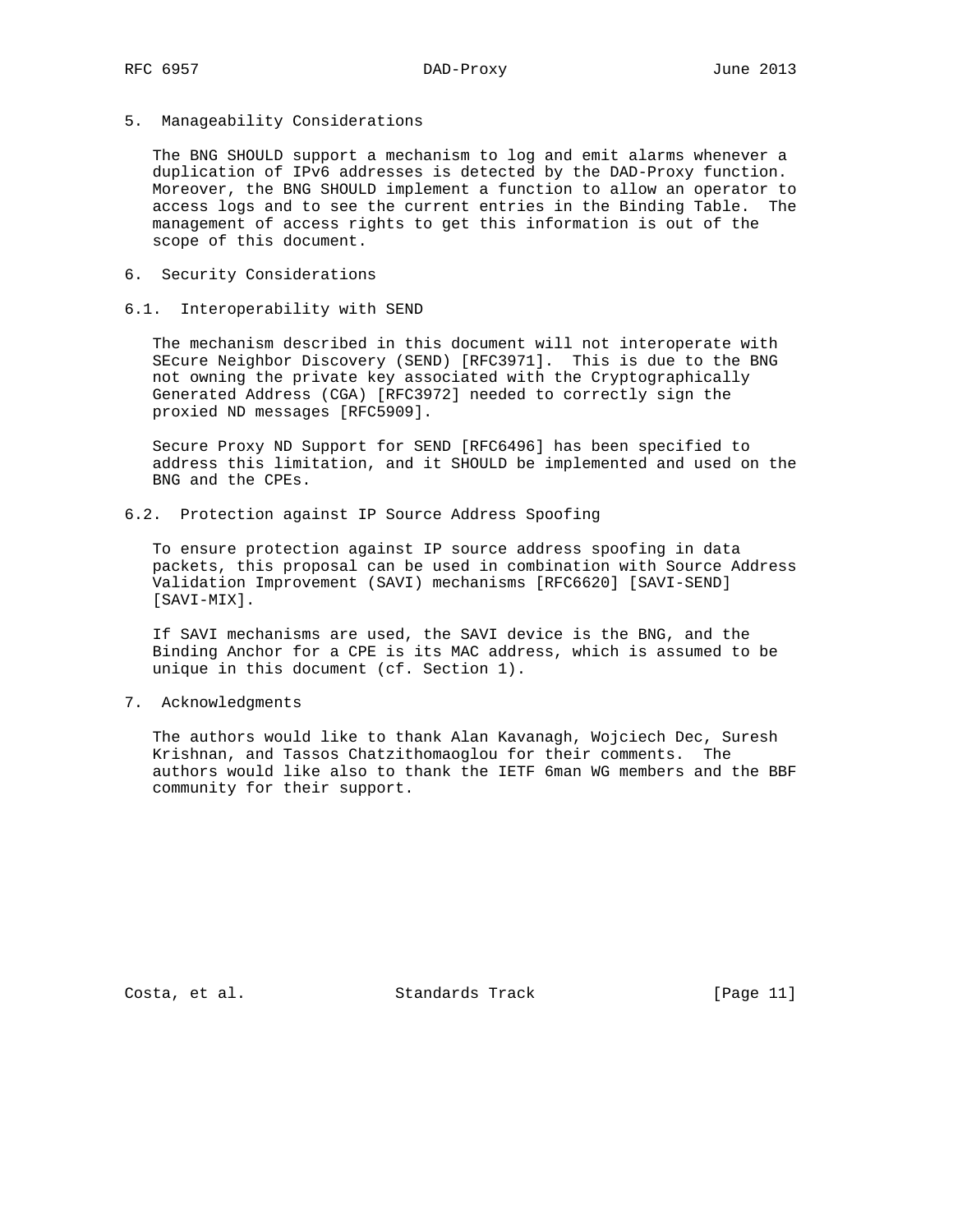# 8. References

- 8.1. Normative References
	- [RFC2119] Bradner, S., "Key words for use in RFCs to Indicate Requirement Levels", BCP 14, RFC 2119, March 1997.
	- [RFC4861] Narten, T., Nordmark, E., Simpson, W., and H. Soliman, "Neighbor Discovery for IP version 6 (IPv6)", RFC 4861, September 2007.
	- [RFC4862] Thomson, S., Narten, T., and T. Jinmei, "IPv6 Stateless Address Autoconfiguration", RFC 4862, September 2007.
	- [RFC6085] Gundavelli, S., Townsley, M., Troan, O., and W. Dec, "Address Mapping of IPv6 Multicast Packets on Ethernet", RFC 6085, January 2011.

8.2. Informative References

- [RFC3971] Arkko, J., Kempf, J., Zill, B., and P. Nikander, "SEcure Neighbor Discovery (SEND)", RFC 3971, March 2005.
- [RFC3972] Aura, T., "Cryptographically Generated Addresses (CGA)", RFC 3972, March 2005.
- [RFC4389] Thaler, D., Talwar, M., and C. Patel, "Neighbor Discovery Proxies (ND Proxy)", RFC 4389, April 2006.
- [RFC5072] Varada, S., Ed., Haskins, D., and E. Allen, "IP Version 6 over PPP", RFC 5072, September 2007.
- [RFC5909] Combes, J-M., Krishnan, S., and G. Daley, "Securing Neighbor Discovery Proxy: Problem Statement", RFC 5909, July 2010.
- [RFC6275] Perkins, C., Johnson, D., and J. Arkko, "Mobility Support in IPv6", RFC 6275, July 2011.
- [RFC6496] Krishnan, S., Laganier, J., Bonola, M., and A. Garcia- Martinez, "Secure Proxy ND Support for SEcure Neighbor Discovery (SEND)", RFC 6496, February 2012.
- [RFC6620] Nordmark, E., Bagnulo, M., and E. Levy-Abegnoli, "FCFS SAVI: First-Come, First-Served Source Address Validation Improvement for Locally Assigned IPv6 Addresses", RFC 6620, May 2012.

Costa, et al. Standards Track [Page 12]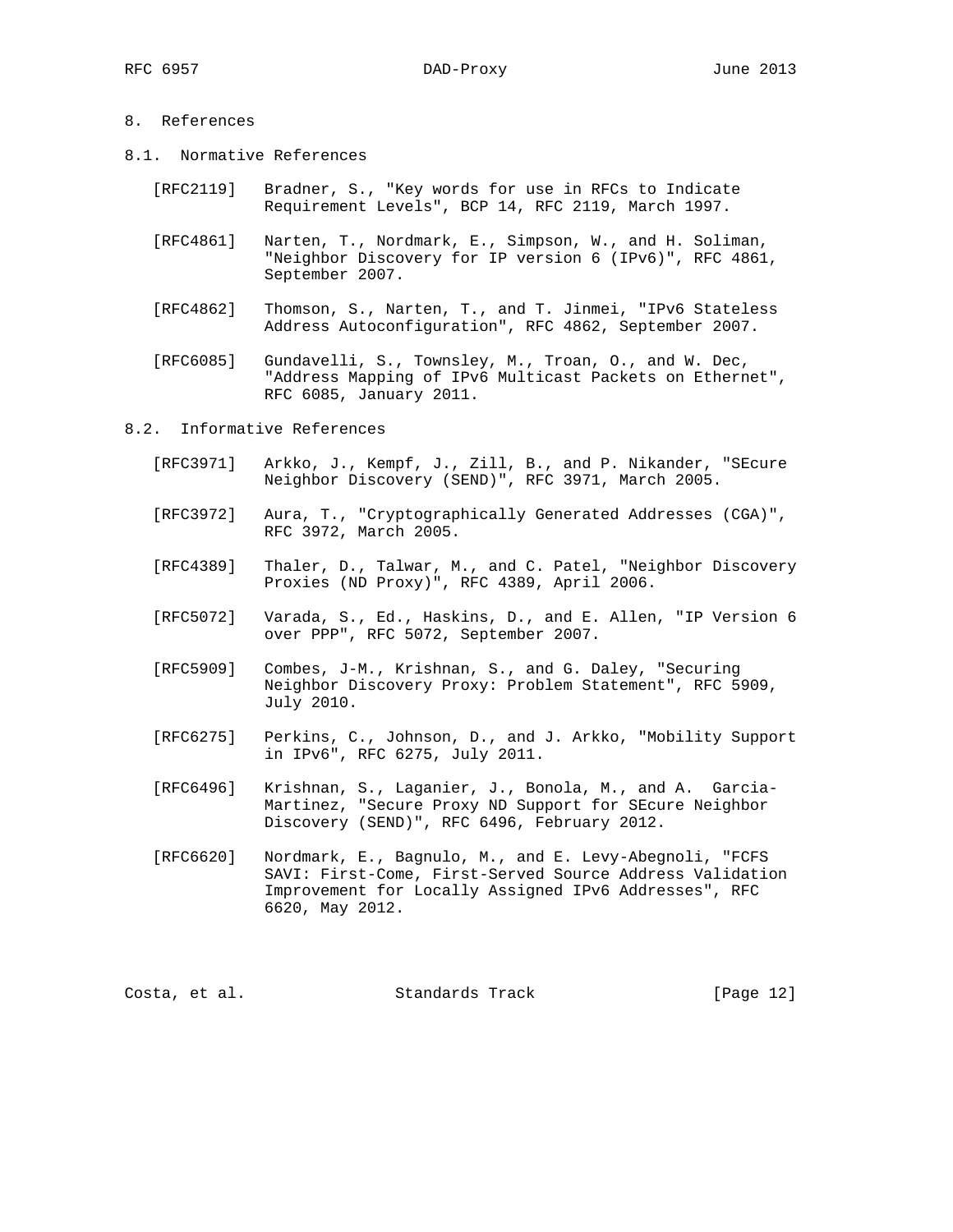- [RFC6775] Shelby, Z., Chakrabarti, S., Nordmark, E., and C. Bormann, "Neighbor Discovery Optimization for IPv6 over Low-Power Wireless Personal Area Networks (6LoWPANs)", RFC 6775, November 2012.
- [SAVI-MIX] Bi, J., Yao, G., Halpern, J., and E. Levy-Abegnoli, Ed., "SAVI for Mixed Address Assignment Methods Scenario", Work in Progress, May 2013.
- [SAVI-SEND] Bagnulo, M. and A. Garcia-Martinez, "SEND-based Source- Address Validation Implementation", Work in Progress, April 2013.
- [TR-101] The Broadband Forum, "Migration to Ethernet-Based DSL Aggregation", Issue 2, Technical Report TR-101, July 2011, <http://www.broadband-forum.org/technical/download/ TR-101\_Issue-2.pdf>.

Costa, et al. Standards Track [Page 13]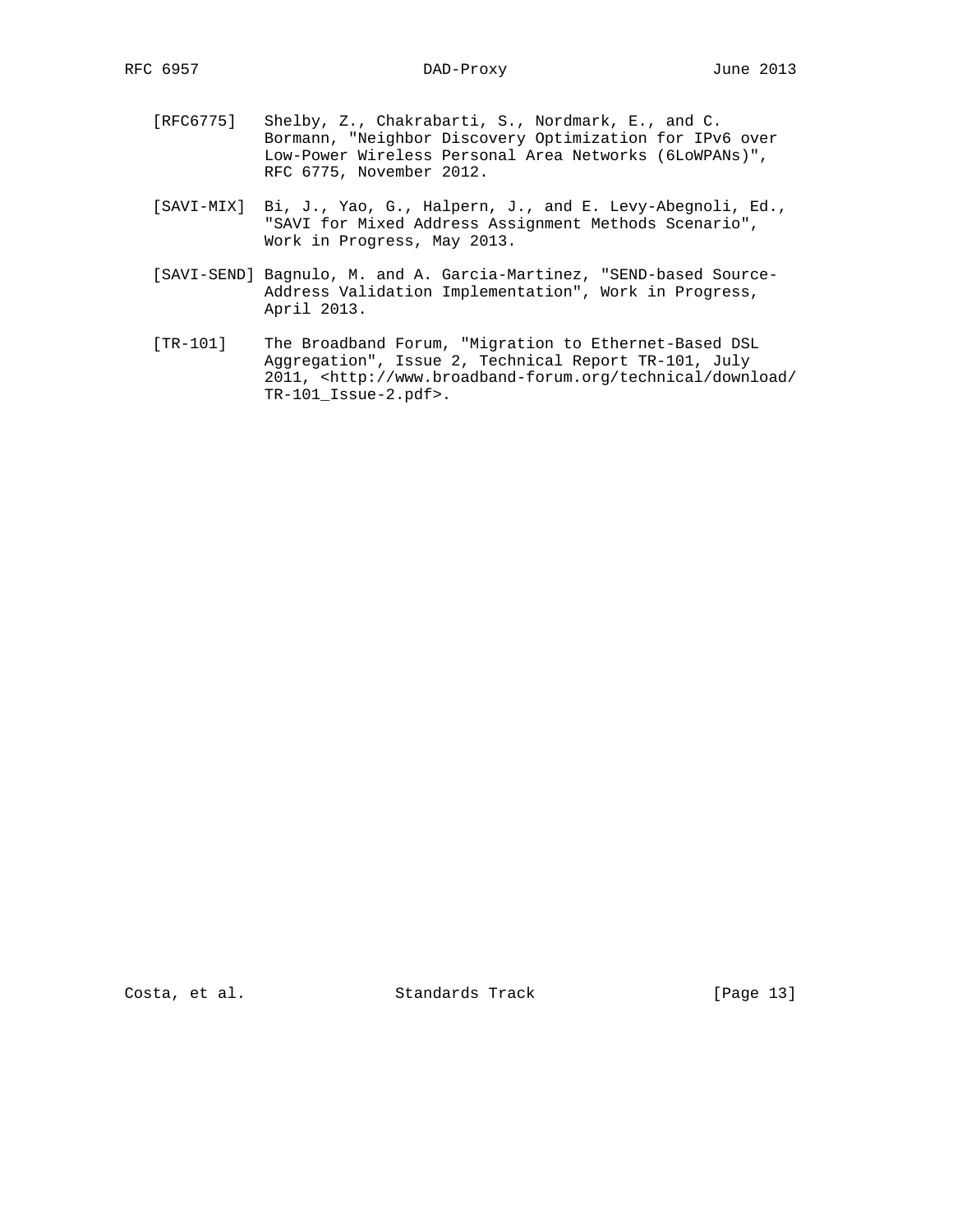Appendix A. DAD-Proxy State Machine

 This appendix, which is informative, contains a summary (cf. Table 1) of the actions done by the BNG when it receives a DAD-based NS (DAD-NS) message. The tentative address in this message is IPv6-CPE1 and the associated link-layer address is Link-layer-CPE2. The actions are precisely specified in Section 4.2.

| Event                           | Check                                                                                                             | Action                                                                                            | New event          |
|---------------------------------|-------------------------------------------------------------------------------------------------------------------|---------------------------------------------------------------------------------------------------|--------------------|
| DAD-NS<br>message<br>reception. | * No entry for<br>IPv6-CPE1 in the<br>Binding Table.                                                              | Create an entry<br>for IPv6-CPE1<br>bound to Link-<br>layer-CPE2 in the<br>Binding Table.         |                    |
|                                 | * Entry for<br>IPv6-CPE1 in the<br>Binding Table.                                                                 |                                                                                                   | Existing<br>entry. |
| Existing<br>entry.              | * Link-layer-CPE2<br>bound to IPv6-CPE1<br>in the Binding                                                         |                                                                                                   |                    |
|                                 | Table.<br>* Another link-<br>layer address,<br>Link-layer-CPE1,<br>bound to IPv6-CPE1<br>in the Binding<br>Table. |                                                                                                   | Conflict?          |
| Conflict?                       | * IPv6-CPE1<br>associated to<br>Link-layer-CPE1 in<br>the Neighbor<br>Cache.                                      |                                                                                                   | Reachable?         |
|                                 | * IPv6-CPE1<br>associated to<br>another link-layer<br>address than Link-<br>layer-CPE1 in the<br>Neighbor Cache.  | Out of scope.                                                                                     |                    |
|                                 | * IPv6-CPE1 is not<br>in the Neighbor<br>Cache.                                                                   | Create an entry<br>for IPv6-CPE1<br>associated to<br>Link-layer-CPE1 in<br>the Neighbor<br>Cache. | Reachable?         |

Costa, et al. Standards Track [Page 14]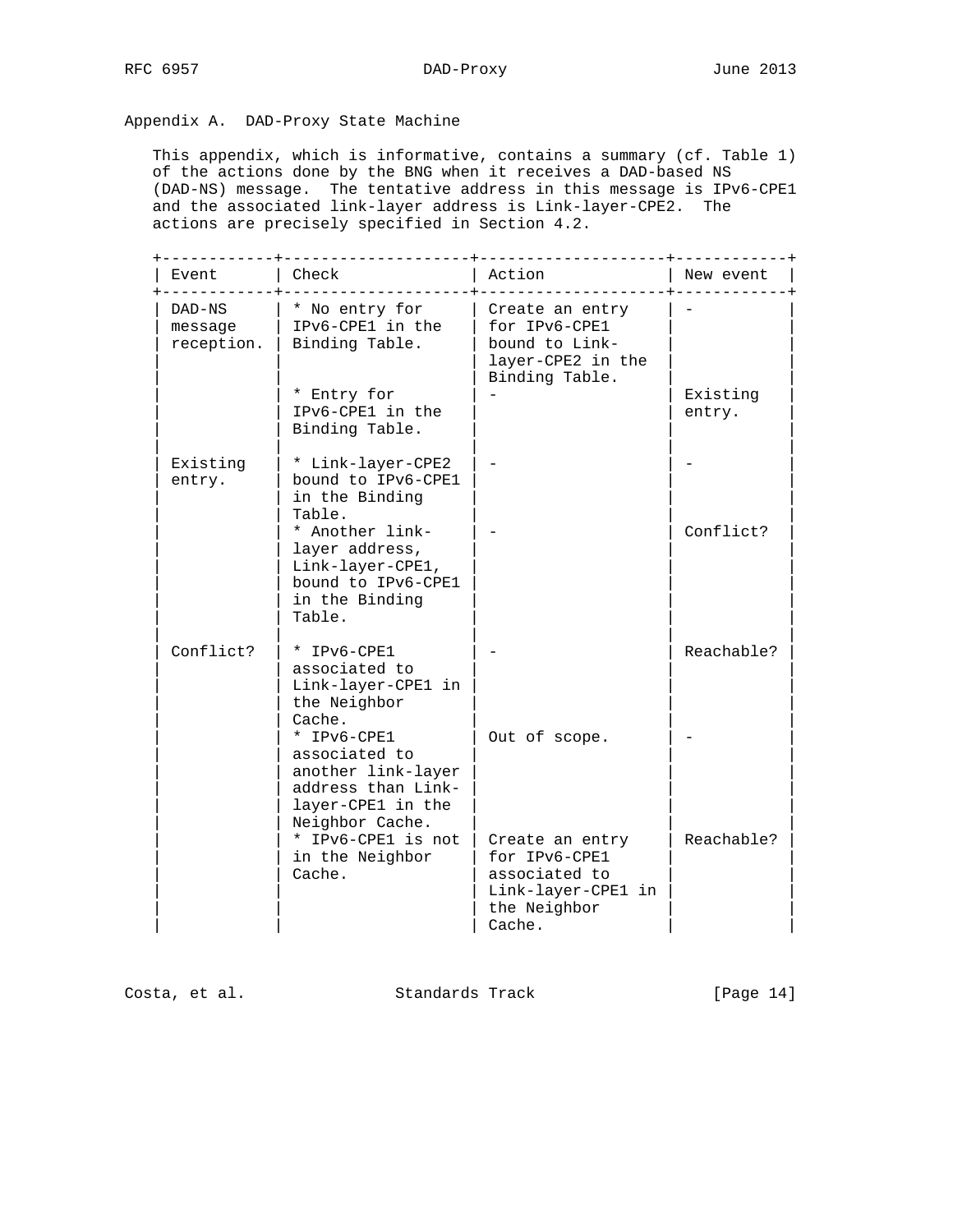| Reachable? | * NUD process is<br>negative.<br>* NUD process is | IPv6-CPE2 is bound<br>to Link-layer-<br>CPE2, instead to<br>Link-layer-CPE1,<br>in the Binding<br>Table.<br>A NA message is |  |
|------------|---------------------------------------------------|-----------------------------------------------------------------------------------------------------------------------------|--|
|            | positive.                                         | sent.                                                                                                                       |  |
|            |                                                   |                                                                                                                             |  |

Table 1: DAD-Proxy State Machine

Costa, et al. Standards Track [Page 15]